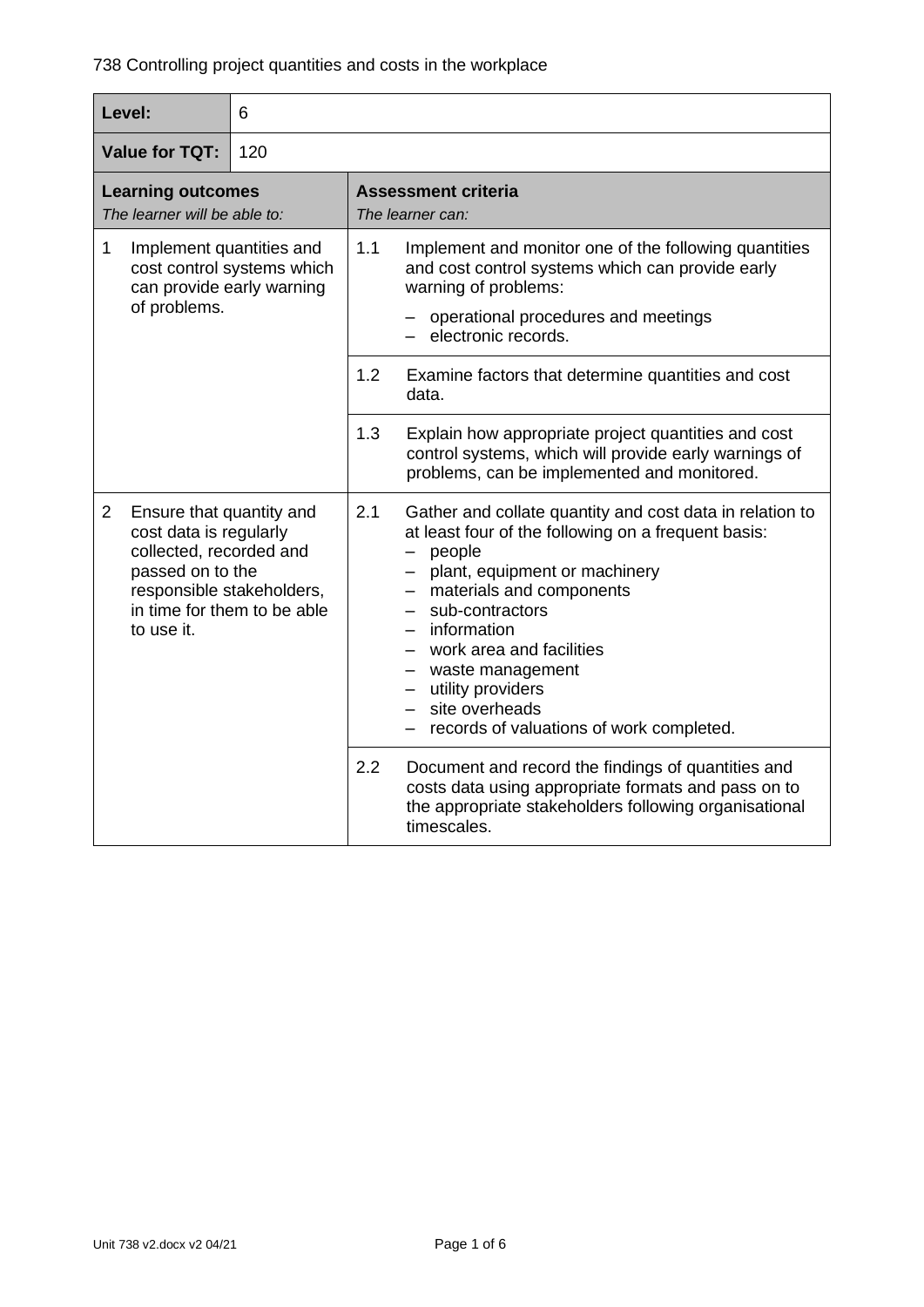| <b>Learning outcomes</b><br>The learner will be able to:  | <b>Assessment criteria</b><br>The learner can:                                                                                                                                                                                                |
|-----------------------------------------------------------|-----------------------------------------------------------------------------------------------------------------------------------------------------------------------------------------------------------------------------------------------|
|                                                           | 2.3<br>Explain methods that allow for the following quantities<br>and cost data to be collected and recorded for the<br>project against the following resources used:                                                                         |
|                                                           | <b>Quantities and Cost Data</b><br>materials<br>plant<br>people<br>sub-contractors<br>day works<br>variations<br>retention sums<br>forecasts of expenditure<br>performance information<br>project programme and progress                      |
|                                                           | <b>Resources</b><br>people<br>- plant, equipment or machinery<br>- materials and components<br>sub-contractors<br>information<br>work area and facilities<br>waste management<br>site overheads<br>- records of valuations of work completed. |
|                                                           | 2.4<br>Explain how to ensure that data is passed on to the<br>stakeholders in time for them to use it.                                                                                                                                        |
| 3<br>Ensure that work values,<br>quantities and cost data | 3.1<br>Implement and monitor systems that ensures that cost<br>calculations for projects are undertaken and recorded.                                                                                                                         |
| are prepared.                                             | 3.2<br>Implement and monitor systems that ensures that work<br>values and quantities for projects are undertaken and<br>recorded.                                                                                                             |
|                                                           | 3.3<br>Explain how to ensure the correct work values,<br>quantities and cost data are prepared:                                                                                                                                               |
|                                                           | materials<br>plant<br>people<br>sub-contractors<br>day works<br>variations<br>retention sums<br>forecasts of expenditures<br>performance information<br>project programme and progress.                                                       |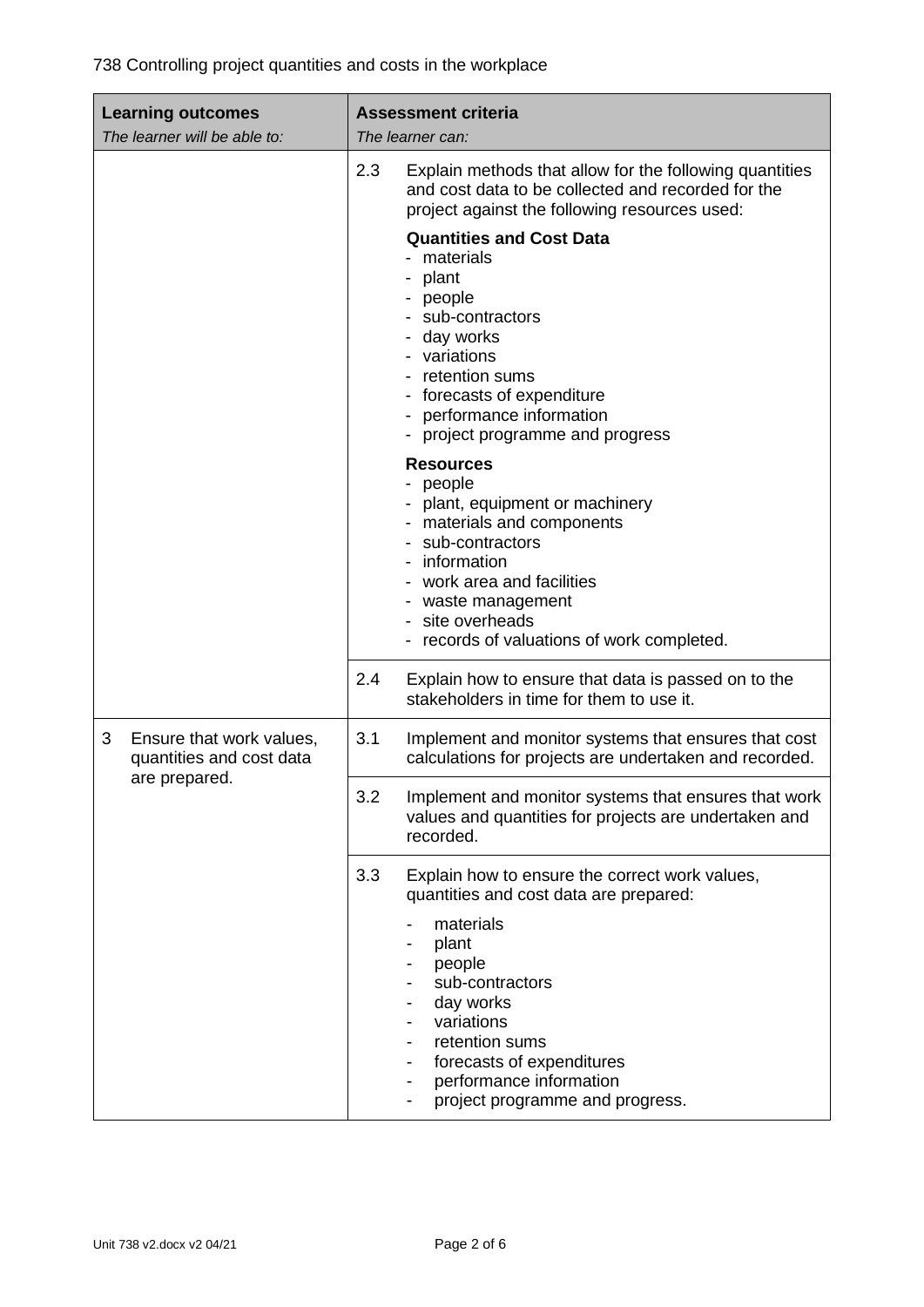| <b>Learning outcomes</b><br>The learner will be able to: |                                                                             | <b>Assessment criteria</b><br>The learner can: |                                                                                                                                                                                                                                                 |
|----------------------------------------------------------|-----------------------------------------------------------------------------|------------------------------------------------|-------------------------------------------------------------------------------------------------------------------------------------------------------------------------------------------------------------------------------------------------|
| 4<br>are prepared and                                    | Ensure that accurate<br>quantities and cost data                            | 4.1                                            | Determine, prepare and document the results of<br>quantity and cost information for given projects.                                                                                                                                             |
|                                                          | presented in a format<br>which will help the                                | 4.2                                            | Present analysed results on quantities and cost data to<br>the stakeholders responsible using relevant formats.                                                                                                                                 |
|                                                          | stakeholders responsible<br>to make decisions.                              | 4.3                                            | Explain how to ensure that the following accurate<br>quantities and cost data is presented in a format which<br>will help those responsible to make the relevant<br>decisions:                                                                  |
|                                                          |                                                                             |                                                | materials<br>plant<br>people<br>sub-contractors<br>day works<br>variations<br>retention sums<br>forecasts of expenditures<br>$\overline{\phantom{a}}$<br>performance information<br>$\overline{\phantom{a}}$<br>project programme and progress. |
| 5                                                        | Ensure that variations and<br>trends in quantities and                      | 5.1                                            | Analyse monitoring systems data to identify variations<br>and trends in costs and quantities for given projects.                                                                                                                                |
|                                                          | cost data are identified,<br>specified, quantified,<br>costed and recorded. | 5.2                                            | Quantify, specify and record the identified variations or<br>trends in cost data and quantities.                                                                                                                                                |
|                                                          |                                                                             | 5.3                                            | Explain how to ensure that variations and trends in the<br>following quantities and cost data are identified,<br>specified, quantified and calculated:                                                                                          |
|                                                          |                                                                             |                                                | materials<br>plant<br>people<br>sub-contractors<br>day works<br>variations<br>retention sums<br>forecasts of expenditures<br>performance information<br>project programme and progress.                                                         |
|                                                          |                                                                             | 5.4                                            | Give reasons why it is important that trends in cost and<br>quantities and cost data are quantified.                                                                                                                                            |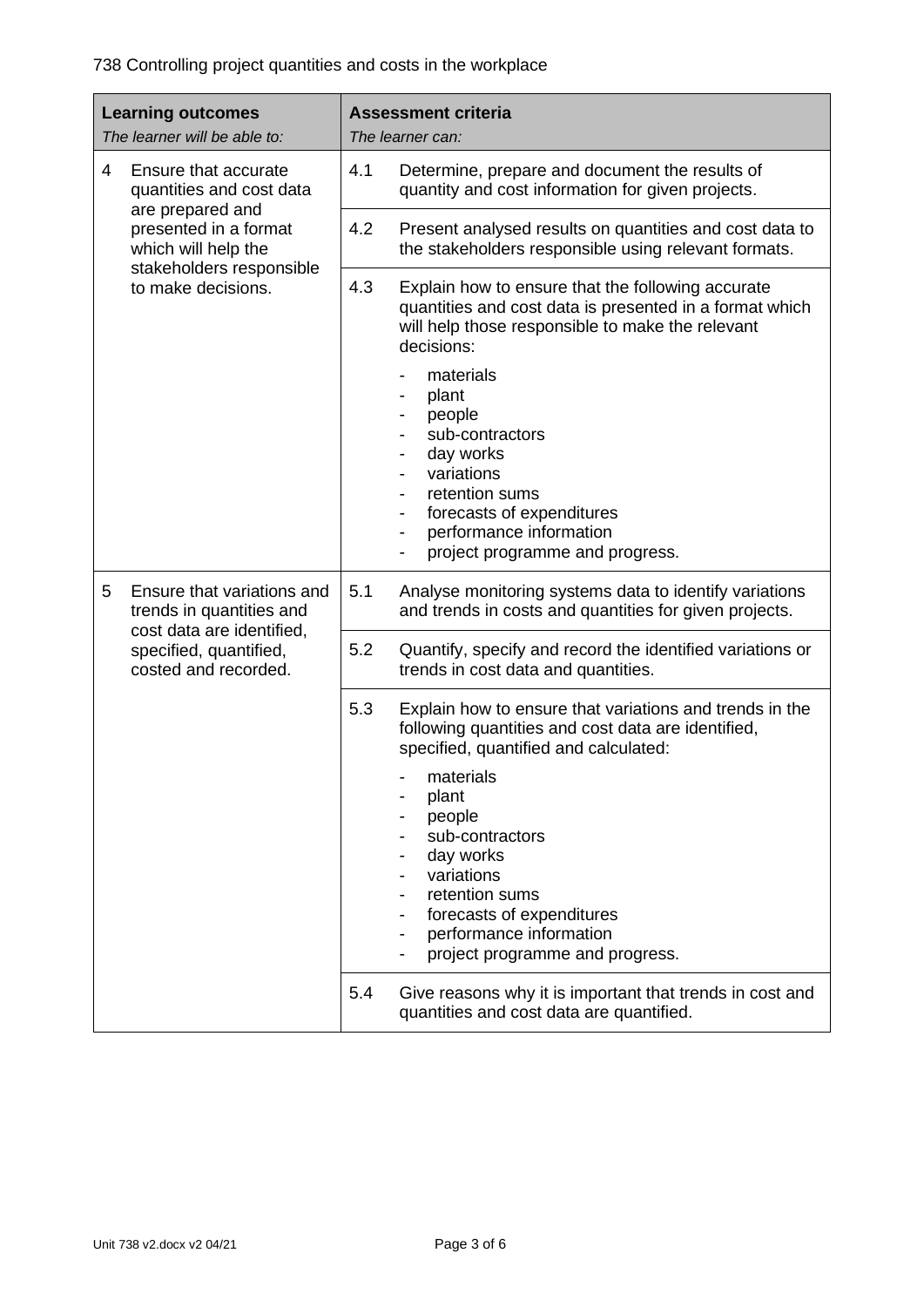| <b>Learning outcomes</b><br>The learner will be able to:    | <b>Assessment criteria</b><br>The learner can:                                                                                                                                                                                                                                                                             |  |
|-------------------------------------------------------------|----------------------------------------------------------------------------------------------------------------------------------------------------------------------------------------------------------------------------------------------------------------------------------------------------------------------------|--|
| Ensure that any variations<br>6<br>are investigated, agreed | 6.1<br>Carry out investigations on identified variations to allow<br>at least one of the following actions to be implemented:                                                                                                                                                                                              |  |
| and recorded.                                               | alter progress in accordance with agreed<br>programme<br>agree new completion dates<br>$\qquad \qquad \blacksquare$<br>initiate contract claim<br>secure alternative resources<br>alter planned work schedules<br>$\overline{\phantom{a}}$<br>alter method of work.                                                        |  |
|                                                             | 6.2<br>Seek and gain agreement and record at least one of the<br>following actions:<br>alter progress in accordance with agreed<br>programme<br>agree new completion dates<br>$\overline{\phantom{a}}$<br>initiate contract claim<br>secure alternative resources<br>alter planned work schedules<br>alter method of work. |  |
|                                                             | 6.3<br>Explain how to ensure that variations in cost data are<br>investigated and explain why variations in cost data<br>need to be investigated.                                                                                                                                                                          |  |
|                                                             | 6.4<br>Explain how to agree and implement the following<br>corrective actions with stakeholders which will add<br>costs and expenditure to budget:                                                                                                                                                                         |  |
|                                                             | alter progress in accordance with agreed<br>programme<br>agree new completion dates<br>secure alternative resources<br>alter planned work schedules<br>alter method of work.                                                                                                                                               |  |
|                                                             | 6.5<br>Give reasons why it is important to agree and<br>implement corrective action with stakeholders, in order<br>to maintain costs and expenditure to budget.                                                                                                                                                            |  |
|                                                             | 6.6<br>Explain how to initiate a contract claim.                                                                                                                                                                                                                                                                           |  |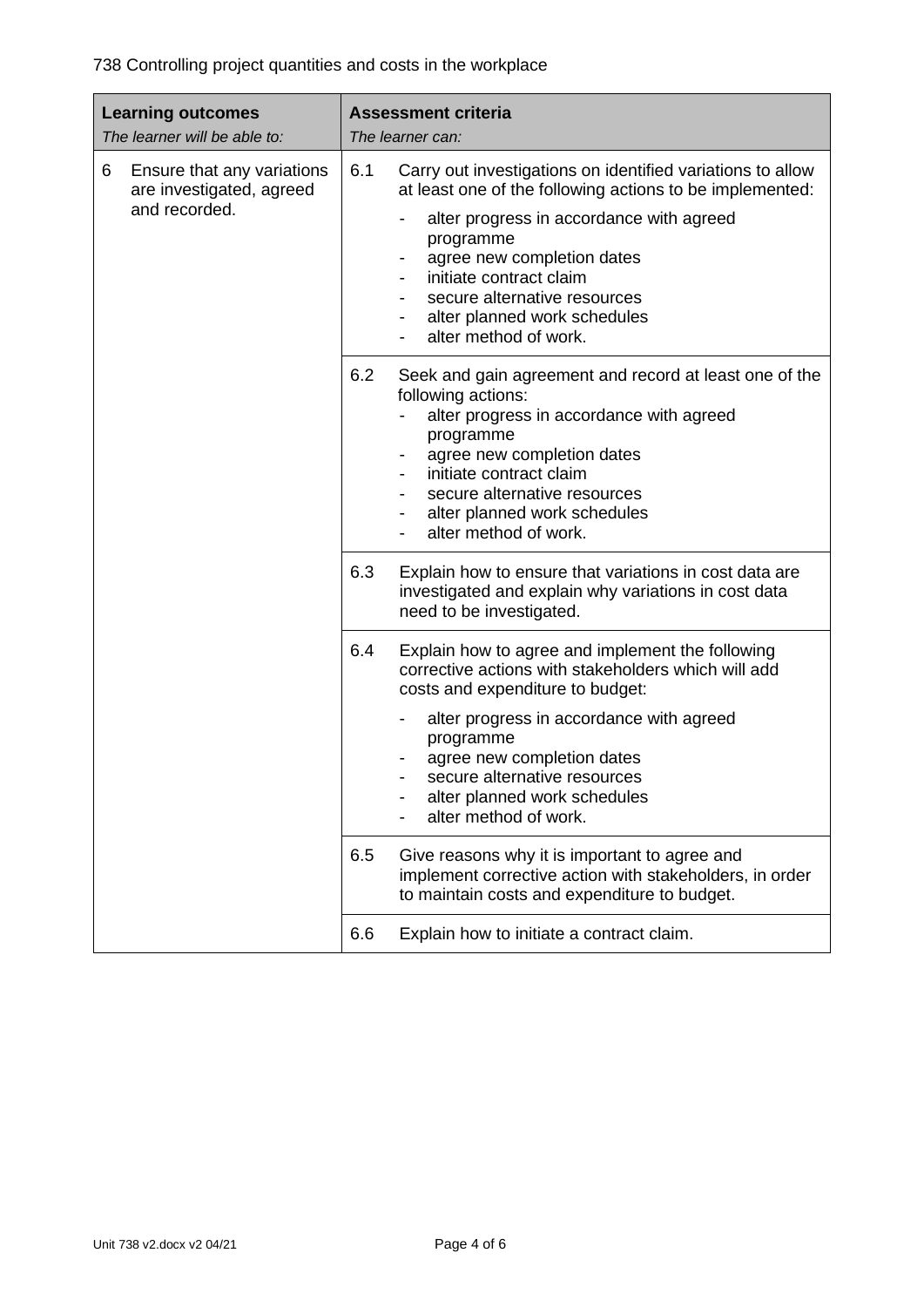| <b>Learning outcomes</b><br>The learner will be able to:                                       | <b>Assessment criteria</b><br>The learner can:                                                                                                                                                                                                                                                                                                                                                                                                                                     |  |
|------------------------------------------------------------------------------------------------|------------------------------------------------------------------------------------------------------------------------------------------------------------------------------------------------------------------------------------------------------------------------------------------------------------------------------------------------------------------------------------------------------------------------------------------------------------------------------------|--|
| 7<br>Identify opportunities for<br>cost efficiencies and<br>recommend them to<br>stakeholders. | 7.1<br>Identify and record cost efficiencies on at least four of<br>the following opportunities:<br>waste reduction<br>resource management and logistics<br>applications of new technologies and materials<br>energy and utility management<br>recyclable and recoverable materials<br>$\qquad \qquad \blacksquare$<br>alternative sources and types of materials<br>$\overline{\phantom{a}}$<br>variations in quality<br>standardisation<br>revenue generation<br>method of work. |  |
|                                                                                                | 7.2<br>Recommend opportunities for cost efficiencies, using<br>suitable formats, to stakeholders.                                                                                                                                                                                                                                                                                                                                                                                  |  |
|                                                                                                | 7.3<br>Explain how to identify the following opportunities for<br>cost efficiencies:<br>waste reduction<br>resource management and logistics<br>applications of new technologies and materials<br>energy and utility management<br>recyclable and recoverable materials<br>alternative sources and types of materials<br>variations in quality<br>$\qquad \qquad \blacksquare$<br>standardisation<br>revenue generation<br>method of work.<br>$\overline{\phantom{a}}$             |  |
|                                                                                                | Explain how to develop and recommend to<br>7.4<br>stakeholders the systems and processes that will<br>assist in the identification of opportunities for cost<br>efficiencies.                                                                                                                                                                                                                                                                                                      |  |
|                                                                                                | 7.5<br>Explain why it is important to develop and recommend<br>to stakeholders the systems and processes, which<br>identify opportunities for cost efficiencies.                                                                                                                                                                                                                                                                                                                   |  |
|                                                                                                | Describe methods to best recommend opportunities<br>7.6<br>for cost efficiencies to stakeholders.                                                                                                                                                                                                                                                                                                                                                                                  |  |